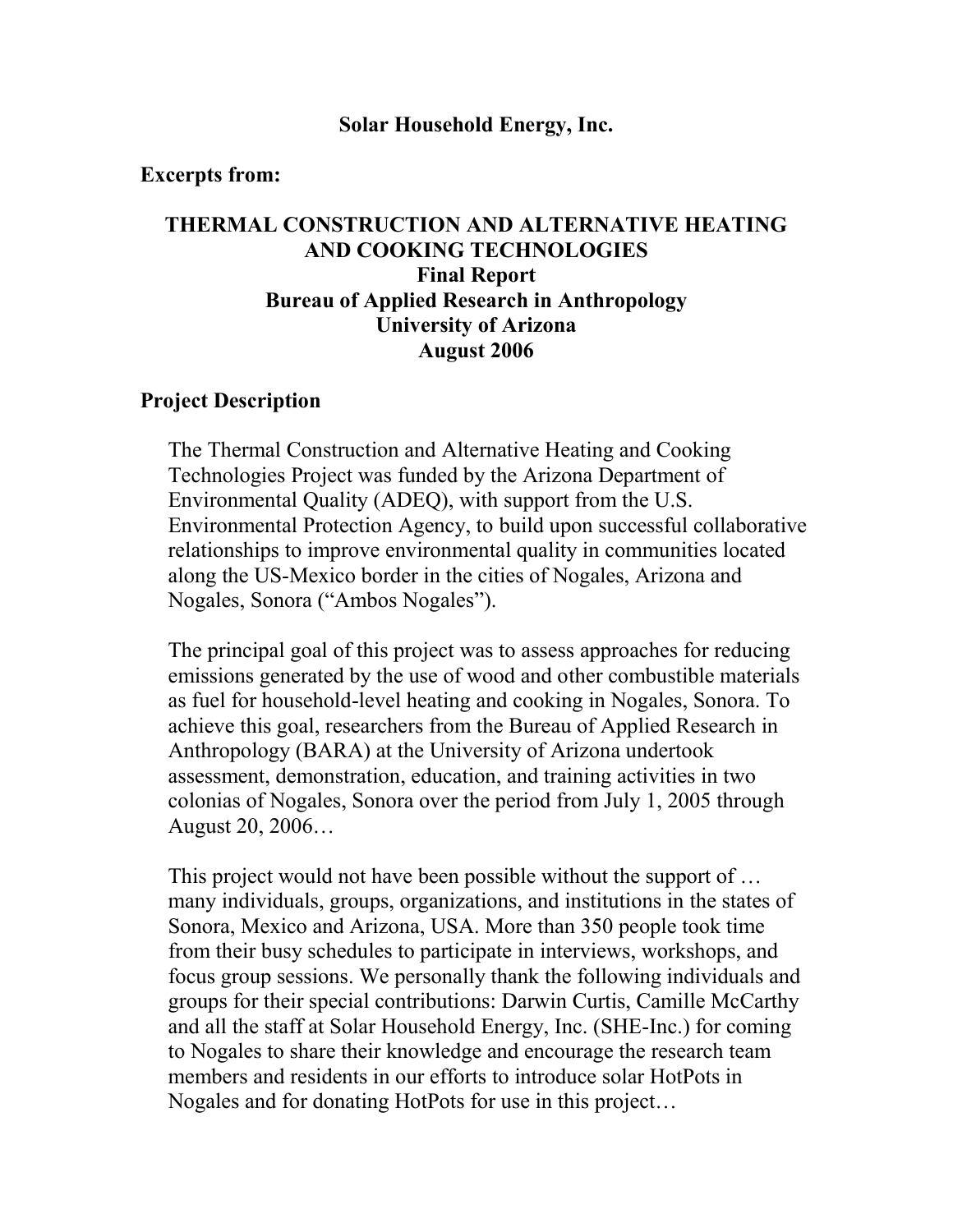### **Research**

Research activities began in Colonia Bella Vista, of Nogales, a 30-yearold colonia that includes both long-term residents in established houses and families living in unfinished homes of scrap material.

Residents consistently expressed interest in more efficient and lesspolluting cooking and heating technologies, largely because these technologies also help to save money, but also because of the health benefits associated with improved air quality and reduced exposure to open fires and smoke. Based on input from interviews, household visits, and focus groups, the research team selected three energy-efficient, lowemissions stove designs: (1) solar ovens, (2) wood gas stoves, and (3) rocket elbow stoves. As other studies have shown, it appears unlikely that new stove designs will entirely replace existing stoves. Families in Nogales tend to use a variety of stoves so that they can remain flexible to changes in fuel price and availability, seasonal heating needs, and different cooking needs. Nonetheless, many families consistently used the low-emissions alternatives introduced in this study, demonstrating that technological change at the household level can contribute to reducing air pollution

Accordi ng to the United Nations Development Programme, "(I)ndoor air pollution. . . accounts for a greater share of lost life expectancy in developing countries than malaria, but receives little attention" (UNDP 2005: 6). Wood is used for heating and cooking throughout the world, primarily because it is an available, affordable, and easy to use fuel source. The United Nations Food and Agriculture Organization (FAO) estimated in 1983 that three -fourths of the developing world's population depended on wood and other forms of biomass for heating and cooking, including surprisingly large numbers of people in urban areas (FAO 1983). This [Nogales] research differs from many other investigations of appropriate technologies because the participating communities are in an urban setting. [It] revealed that the promotion of alternative technologies can yield environmental, health, and economic benefits for urban households.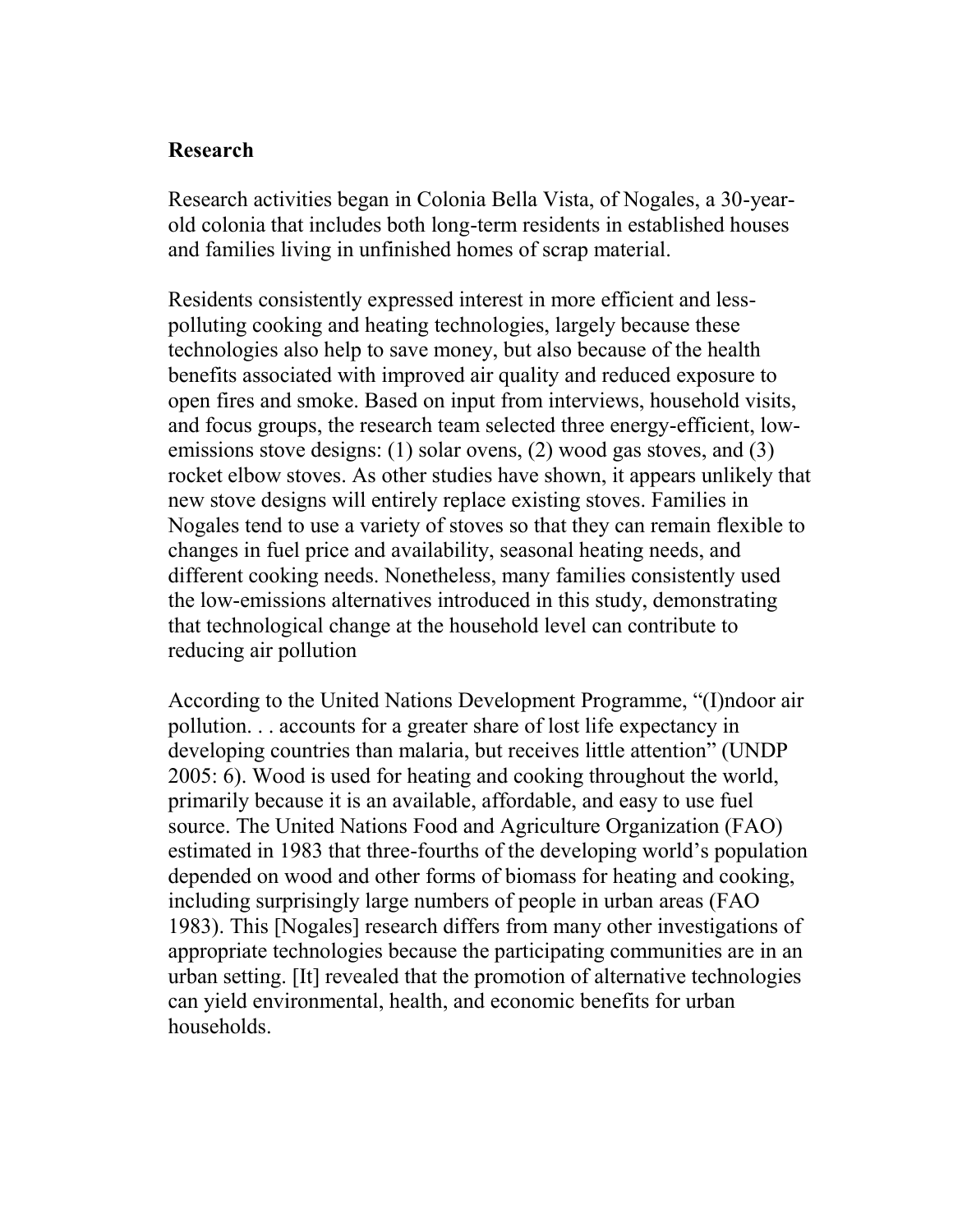# **Operations**

"The first workshops were held in December, 1995 and January,1996. The second series of workshops were held in February and March" Having the workshops at different times of the year allowed researchers to observe the impact of weather conditions on initial stove acceptance. Since all of the solar workshop participants had previously attended an introductory workshop, the vast majority of them had already decided that they wanted to use a solar HotPot. (See Fig, 3.1 for details.)

Solar stoves are emissions-free stoves that require little to no maintenance and no fuel purchasing or collection. Solar energy is available year-round in Nogales, though insolation levels during the months of November, December, and January fall below the ideal 4  $kWhr/m^2$ /day. SHE-Inc was eager to contribute to this project and had connections to a manufacturing plant in Monterrey, Mexico from which it was relatively easy and inexpensive to ship the stoves.

Solar cooking is similar to conventional cooking but does require some adjustment. Food should be prepared early in the day to take advantage of full sun, which means that cooks often have to prepare for lunch in the morning and dinner at midday. Once food is placed within the HotPot, however, it requires no additional supervision and can be left for hours without risk of burning or spoiling. The HotPot can be used for almost all of the foods that Nogales residents eat regularly, including baked goods, but can not be used for frying. Cooking times vary based on the amount of sun, but meat can consistently be cooked in less than three hours on a day with sufficient sun. During the summer months in Nogales, it is possible to cook two or even three separate meals in the HotPot in a single day. Because solar stoves require no fuel, initial costs are recuperated quickly.

The solar HotPot …cannot be used for frying, though it can be used for heating, boiling, water purification, and baking. Table 3.4 shows that many common foods were consistently cooked in the solar HotPots during the study period. In addition to these common foods, household cooks experimented with a wide range of other foods including desserts, baked goods, tamales, meatballs, fish, Chinese food, and a variety of meat dishes. Household cooks in Nogales, Sonora seemed to adjust fairly easily to the solar cooking process, Household cooks are also concerned